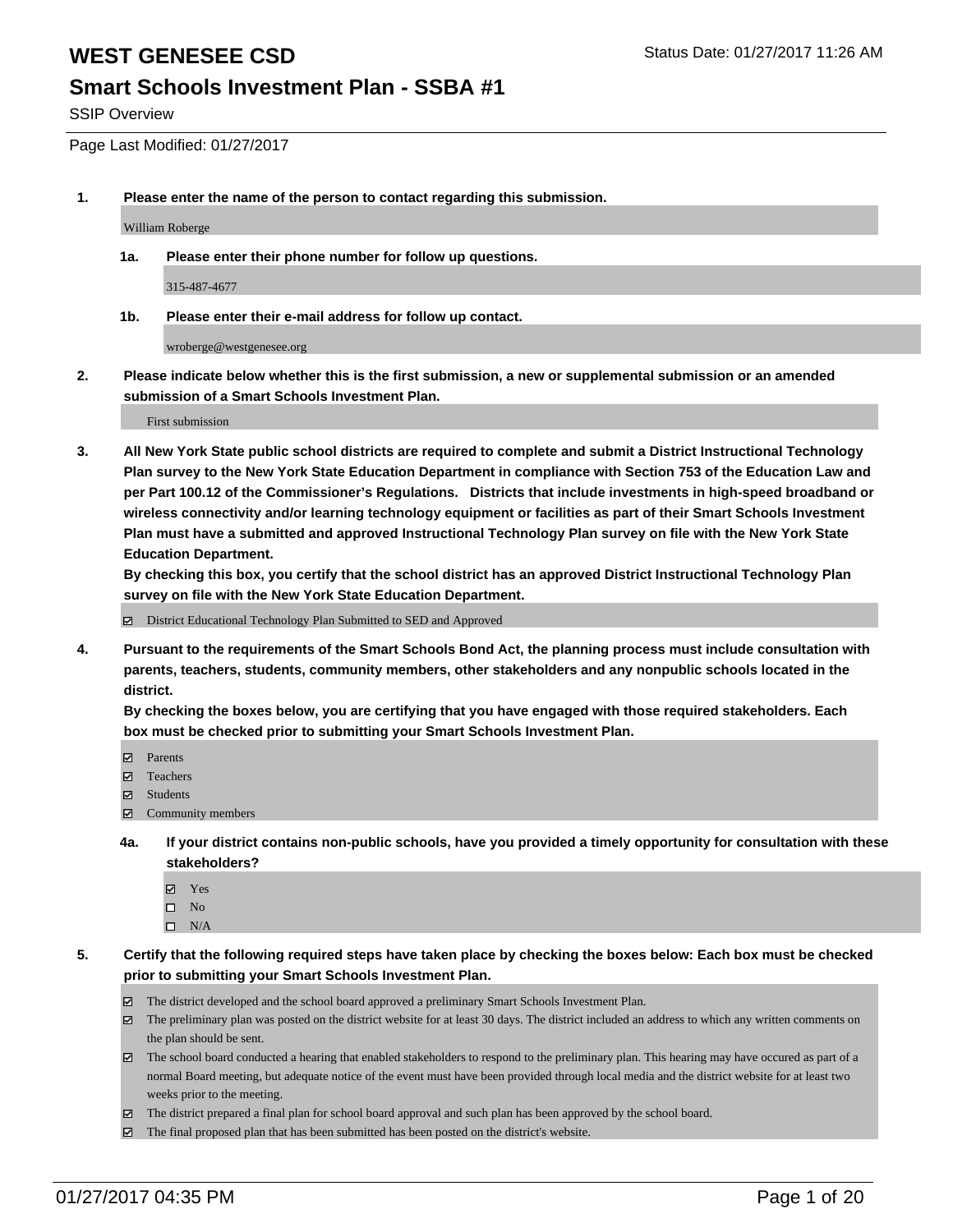### **Smart Schools Investment Plan - SSBA #1**

SSIP Overview

Page Last Modified: 01/27/2017

**5a. Please upload the proposed Smart Schools Investment Plan (SSIP) that was posted on the district's website, along with any supporting materials. Note that this should be different than your recently submitted Educational Technology Survey. The Final SSIP, as approved by the School Board, should also be posted on the website and remain there during the course of the projects contained therein.**

SmartSchoolsInvestmentPlan1.docx

**5b. Enter the webpage address where the final Smart Schools Investment Plan is posted. The Plan should remain posted for the life of the included projects.**

http://westgenesee.org/District/Technology/Technology\_Smart\_Bonds.cfm

**6. Please enter an estimate of the total number of students and staff that will benefit from this Smart Schools Investment Plan based on the cumulative projects submitted to date.**

5,123

- **7. An LEA/School District may partner with one or more other LEA/School Districts to form a consortium to pool Smart Schools Bond Act funds for a project that meets all other Smart School Bond Act requirements. Each school district participating in the consortium will need to file an approved Smart Schools Investment Plan for the project and submit a signed Memorandum of Understanding that sets forth the details of the consortium including the roles of each respective district.**
	- $\Box$  The district plans to participate in a consortium to partner with other school district(s) to implement a Smart Schools project.
- **8. Please enter the name and 6-digit SED Code for each LEA/School District participating in the Consortium.**

| <b>Partner LEA/District</b> | <b>ISED BEDS Code</b> |
|-----------------------------|-----------------------|
| (No Response)               | (No Response)         |

**9. Please upload a signed Memorandum of Understanding with all of the participating Consortium partners.**

(No Response)

**10. Your district's Smart Schools Bond Act Allocation is:**

\$2,847,843

**11. Enter the budget sub-allocations by category that you are submitting for approval at this time. If you are not budgeting SSBA funds for a category, please enter 0 (zero.) If the value entered is \$0, you will not be required to complete that survey question.**

|                                       | Sub-        |
|---------------------------------------|-------------|
|                                       | Allocations |
| <b>School Connectivity</b>            | O           |
| Connectivity Projects for Communities |             |
| Classroom Technology                  | 1,660,414   |
| Pre-Kindergarten Classrooms           |             |
| Replace Transportable Classrooms      |             |
| High-Tech Security Features           | 0           |
| <b>Totals:</b>                        | 1,660,414   |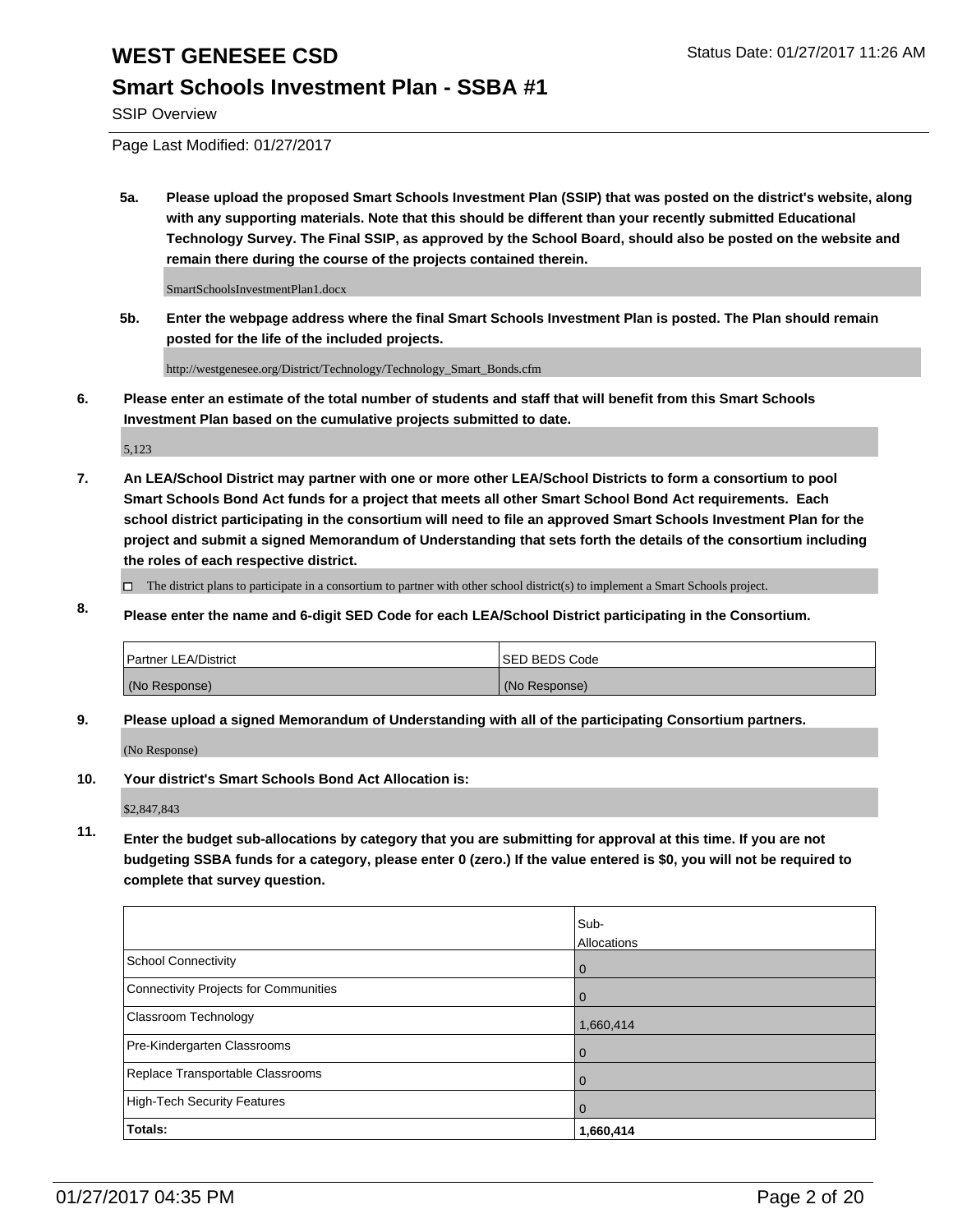### **Smart Schools Investment Plan - SSBA #1**

School Connectivity

Page Last Modified: 04/22/2016

- **1. In order for students and faculty to receive the maximum benefit from the technology made available under the Smart Schools Bond Act, their school buildings must possess sufficient connectivity infrastructure to ensure that devices can be used during the school day. Smart Schools Investment Plans must demonstrate that:**
	- **sufficient infrastructure that meets the Federal Communications Commission's 100 Mbps per 1,000 students standard currently exists in the buildings where new devices will be deployed, or**
	- **is a planned use of a portion of Smart Schools Bond Act funds, or**
	- **is under development through another funding source.**

**Smart Schools Bond Act funds used for technology infrastructure or classroom technology investments must increase the number of school buildings that meet or exceed the minimum speed standard of 100 Mbps per 1,000 students and staff within 12 months. This standard may be met on either a contracted 24/7 firm service or a "burstable" capability. If the standard is met under the burstable criteria, it must be:**

**1. Specifically codified in a service contract with a provider, and**

**2. Guaranteed to be available to all students and devices as needed, particularly during periods of high demand, such as computer-based testing (CBT) periods.**

**Please describe how your district already meets or is planning to meet this standard within 12 months of plan submission.**

(No Response)

**1a. If a district believes that it will be impossible to meet this standard within 12 months, it may apply for a waiver of this requirement, as described on the Smart Schools website. The waiver must be filed and approved by SED prior to submitting this survey.**

 $\Box$ By checking this box, you are certifying that the school district has an approved waiver of this requirement on file with the New York State Education Department.

**2. Connectivity Speed Calculator (Required)**

|                         | l Number of<br>Students | Multiply by<br>100 Kbps | Divide by 1000 Current Speed<br>to Convert to<br>Reauired<br>Speed in Mb | in Mb            | Expected<br>Speed to be<br>Attained Within   Required<br>12 Months | <b>Expected Date</b><br>l When<br>Speed Will be<br>Met |
|-------------------------|-------------------------|-------------------------|--------------------------------------------------------------------------|------------------|--------------------------------------------------------------------|--------------------------------------------------------|
| <b>Calculated Speed</b> | (No<br>Response)        | (No Response)           | (No<br>Response)                                                         | (No<br>Response) | (No<br>Response)                                                   | (No<br>Response)                                       |

**3. Describe how you intend to use Smart Schools Bond Act funds for high-speed broadband and/or wireless connectivity projects in school buildings.**

(No Response)

**4. Describe the linkage between the district's District Instructional Technology Plan and the proposed projects. (There should be a link between your response to this question and your response to Question 1 in Part E. Curriculum and Instruction "What are the district's plans to use digital connectivity and technology to improve teaching and learning?)**

(No Response)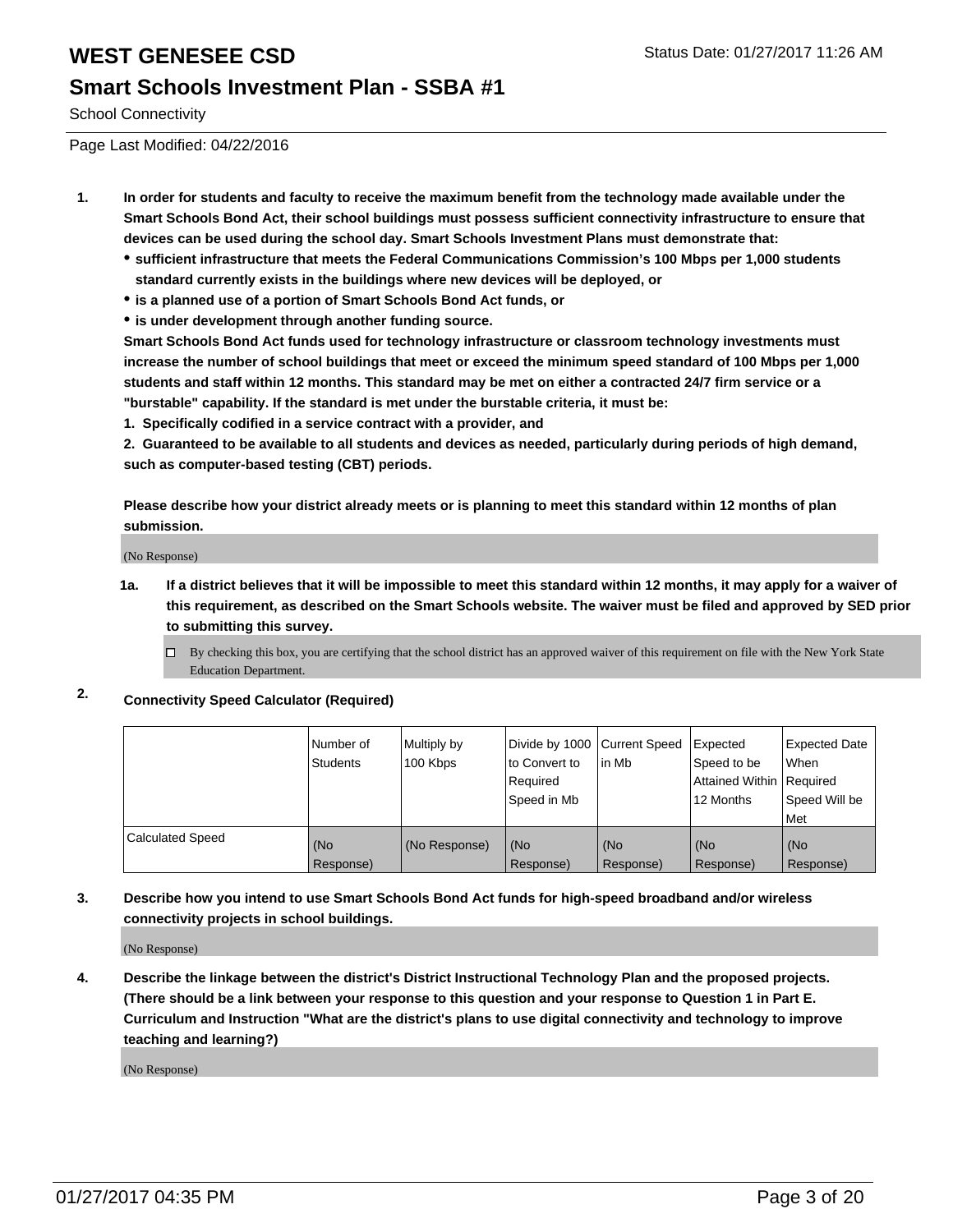#### School Connectivity

Page Last Modified: 04/22/2016

**5. If the district wishes to have students and staff access the Internet from wireless devices within the school building, or in close proximity to it, it must first ensure that it has a robust Wi-Fi network in place that has sufficient bandwidth to meet user demand.**

**Please describe how you have quantified this demand and how you plan to meet this demand.**

(No Response)

**6. As indicated on Page 5 of the guidance, the Office of Facilities Planning will have to conduct a preliminary review of all capital projects, including connectivity projects.**

**Please indicate on a separate row each project number given to you by the Office of Facilities Planning.**

| Project Number |  |
|----------------|--|
| (No Response)  |  |

**7. Certain high-tech security and connectivity infrastructure projects may be eligible for an expedited review process as determined by the Office of Facilities Planning.**

**Was your project deemed eligible for streamlined review?**

(No Response)

**8. Include the name and license number of the architect or engineer of record.**

| <b>Name</b>   | License Number |
|---------------|----------------|
| (No Response) | (No Response)  |

**9. If you are submitting an allocation for School Connectivity complete this table.**

**Note that the calculated Total at the bottom of the table must equal the Total allocation for this category that you entered in the SSIP Overview overall budget.** 

|                                            | Sub-          |
|--------------------------------------------|---------------|
|                                            | Allocation    |
| Network/Access Costs                       | (No Response) |
| <b>Outside Plant Costs</b>                 | (No Response) |
| School Internal Connections and Components | (No Response) |
| <b>Professional Services</b>               | (No Response) |
| Testing                                    | (No Response) |
| <b>Other Upfront Costs</b>                 | (No Response) |
| <b>Other Costs</b>                         | (No Response) |
| Totals:                                    | 0             |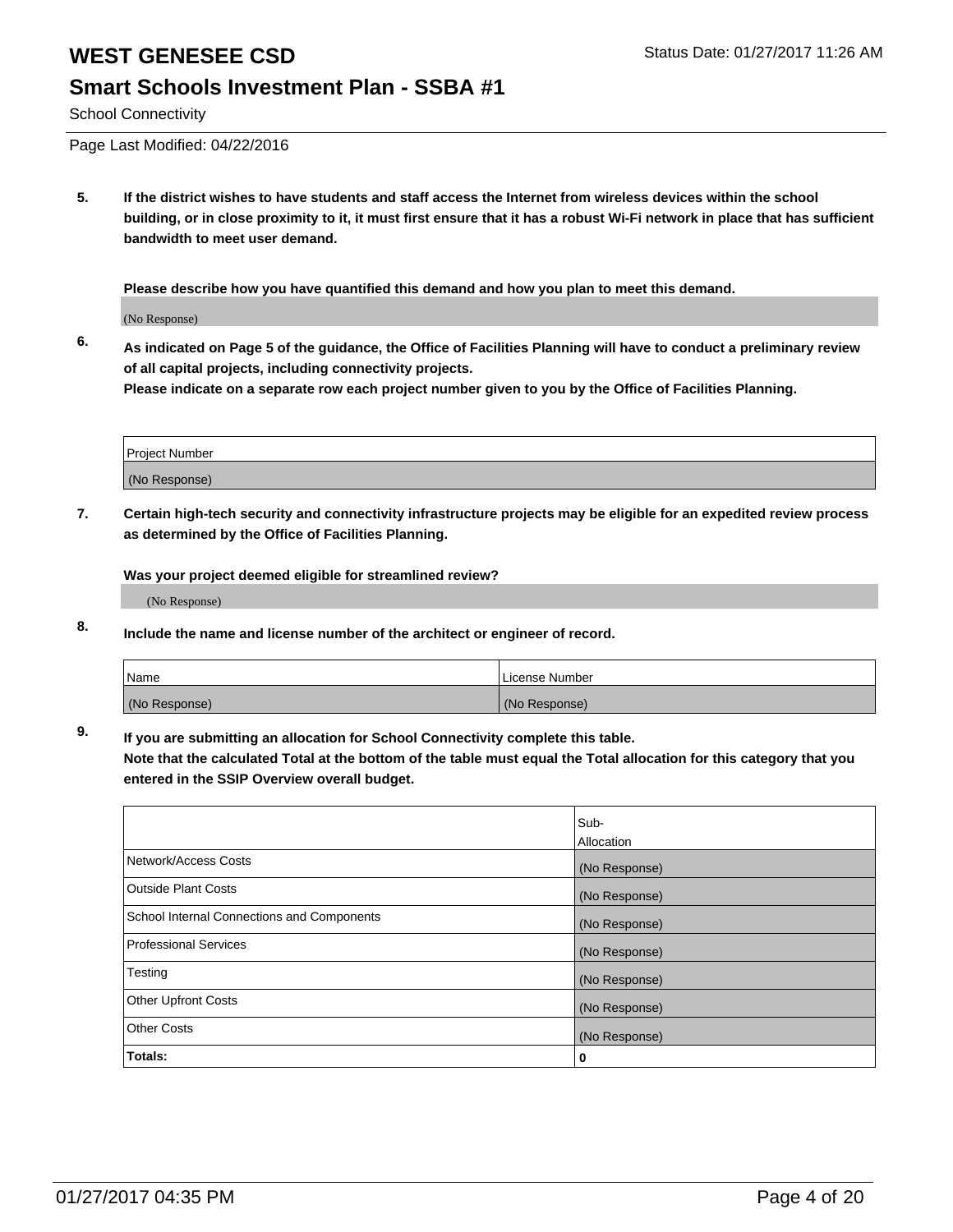### **Smart Schools Investment Plan - SSBA #1**

School Connectivity

Page Last Modified: 04/22/2016

**10. Please detail the type, quantity, per unit cost and total cost of the eligible items under each sub-category. This is especially important for any expenditures listed under the "Other" category. All expenditures must be eligible for tax-exempt financing to be reimbursed through the SSBA. Sufficient detail must be provided so that we can verify this is the case. If you have any questions, please contact us directly through smartschools@nysed.gov. NOTE: Wireless Access Points should be included in this category, not under Classroom Educational Technology, except those that will be loaned/purchased for nonpublic schools. Add rows under each sub-category for additional items, as needed.**

| Select the allowable expenditure | Item to be purchased | <b>Quantity</b> | Cost per Item | <b>Total Cost</b> |
|----------------------------------|----------------------|-----------------|---------------|-------------------|
| type.                            |                      |                 |               |                   |
| Repeat to add another item under |                      |                 |               |                   |
| each type.                       |                      |                 |               |                   |
| (No Response)                    | (No Response)        | (No Response)   | (No Response) | (No Response)     |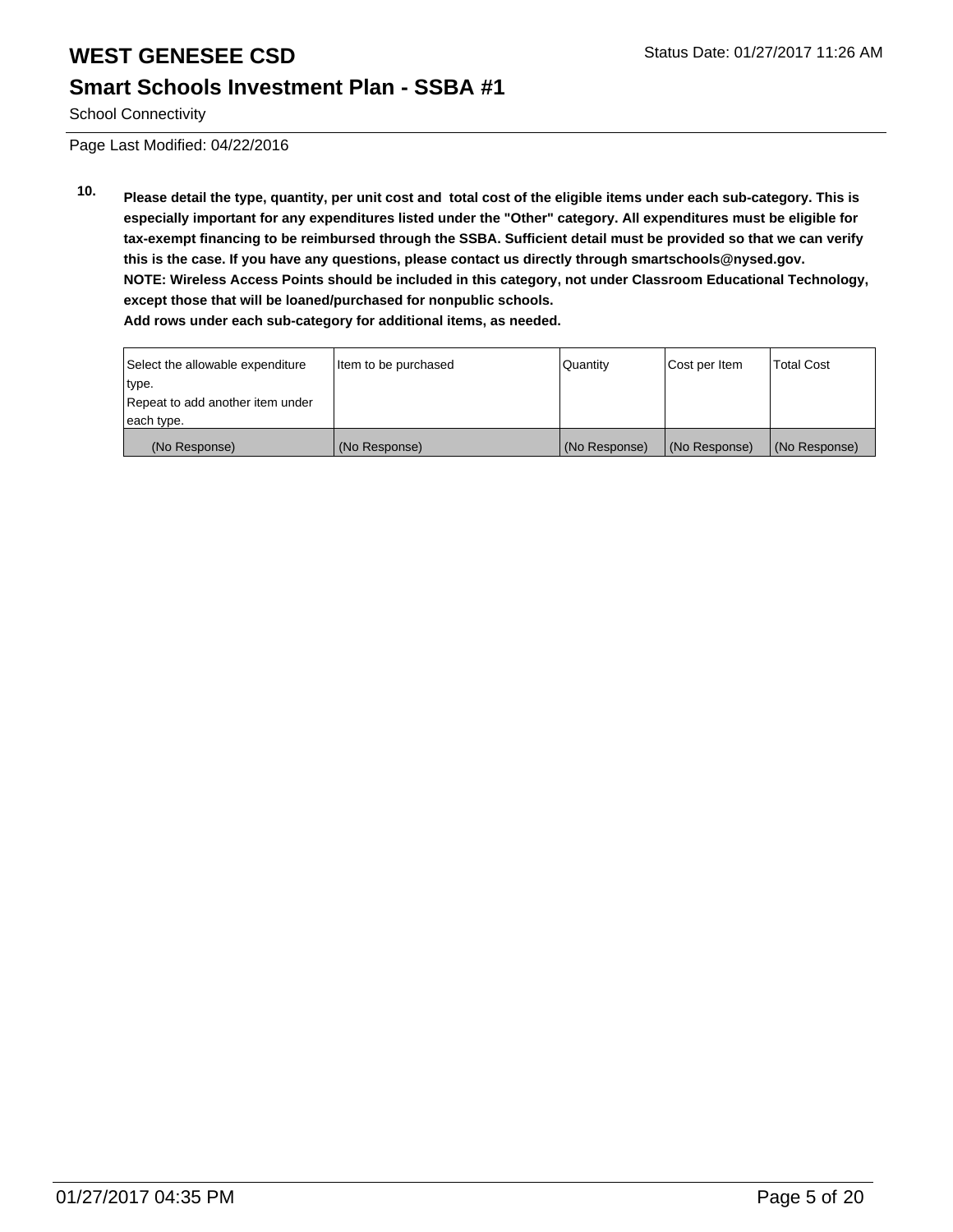#### **Smart Schools Investment Plan - SSBA #1**

Community Connectivity (Broadband and Wireless)

**1. Describe how you intend to use Smart Schools Bond Act funds for high-speed broadband and/or wireless connectivity projects in the community.**

(No Response)

**2. Please describe how the proposed project(s) will promote student achievement and increase student and/or staff access to the Internet in a manner that enhances student learning and/or instruction outside of the school day and/or school building.**

(No Response)

**3. Community connectivity projects must comply with all the necessary local building codes and regulations (building and related permits are not required prior to plan submission).**

 $\Box$  I certify that we will comply with all the necessary local building codes and regulations.

**4. Please describe the physical location of the proposed investment.**

(No Response)

**5. Please provide the initial list of partners participating in the Community Connectivity Broadband Project, along with their Federal Tax Identification (Employer Identification) number.**

| <b>Project Partners</b> | Federal ID#   |
|-------------------------|---------------|
| (No Response)           | (No Response) |

**6. If you are submitting an allocation for Community Connectivity, complete this table.**

**Note that the calculated Total at the bottom of the table must equal the Total allocation for this category that you entered in the SSIP Overview overall budget.**

|                                    | Sub-Allocation |
|------------------------------------|----------------|
| Network/Access Costs               | (No Response)  |
| <b>Outside Plant Costs</b>         | (No Response)  |
| <b>Tower Costs</b>                 | (No Response)  |
| <b>Customer Premises Equipment</b> | (No Response)  |
| Professional Services              | (No Response)  |
| Testing                            | (No Response)  |
| <b>Other Upfront Costs</b>         | (No Response)  |
| <b>Other Costs</b>                 | (No Response)  |
| Totals:                            | 0              |

**7. Please detail the type, quantity, per unit cost and total cost of the eligible items under each sub-category. This is especially important for any expenditures listed under the "Other" category. All expenditures must be capital-bond eligible to be reimbursed through the SSBA. If you have any questions, please contact us directly through smartschools@nysed.gov.**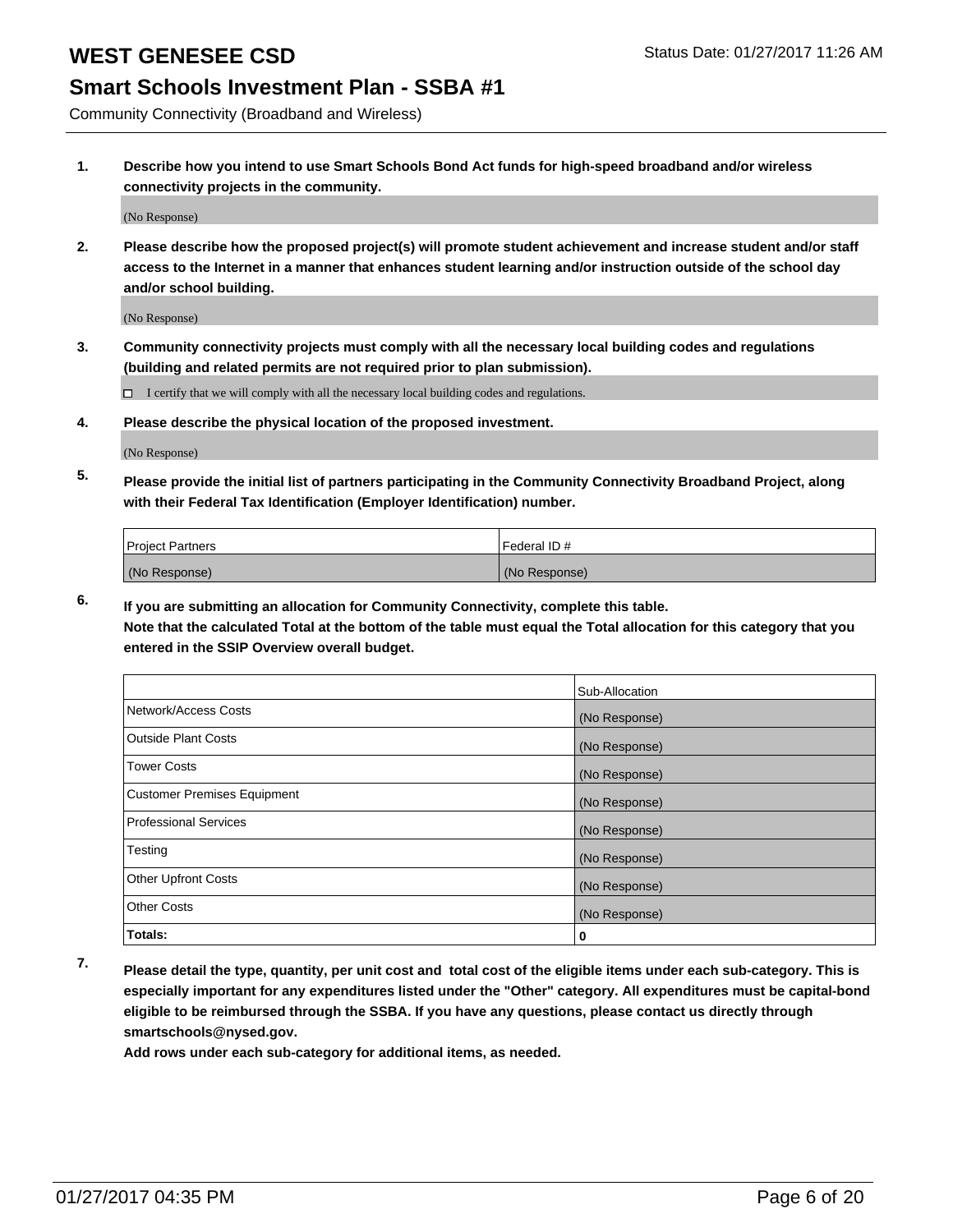### **Smart Schools Investment Plan - SSBA #1**

Community Connectivity (Broadband and Wireless)

| Select the allowable expenditure | Item to be purchased | Quantity      | Cost per Item | <b>Total Cost</b> |
|----------------------------------|----------------------|---------------|---------------|-------------------|
| type.                            |                      |               |               |                   |
| Repeat to add another item under |                      |               |               |                   |
| each type.                       |                      |               |               |                   |
| (No Response)                    | (No Response)        | (No Response) | (No Response) | (No Response)     |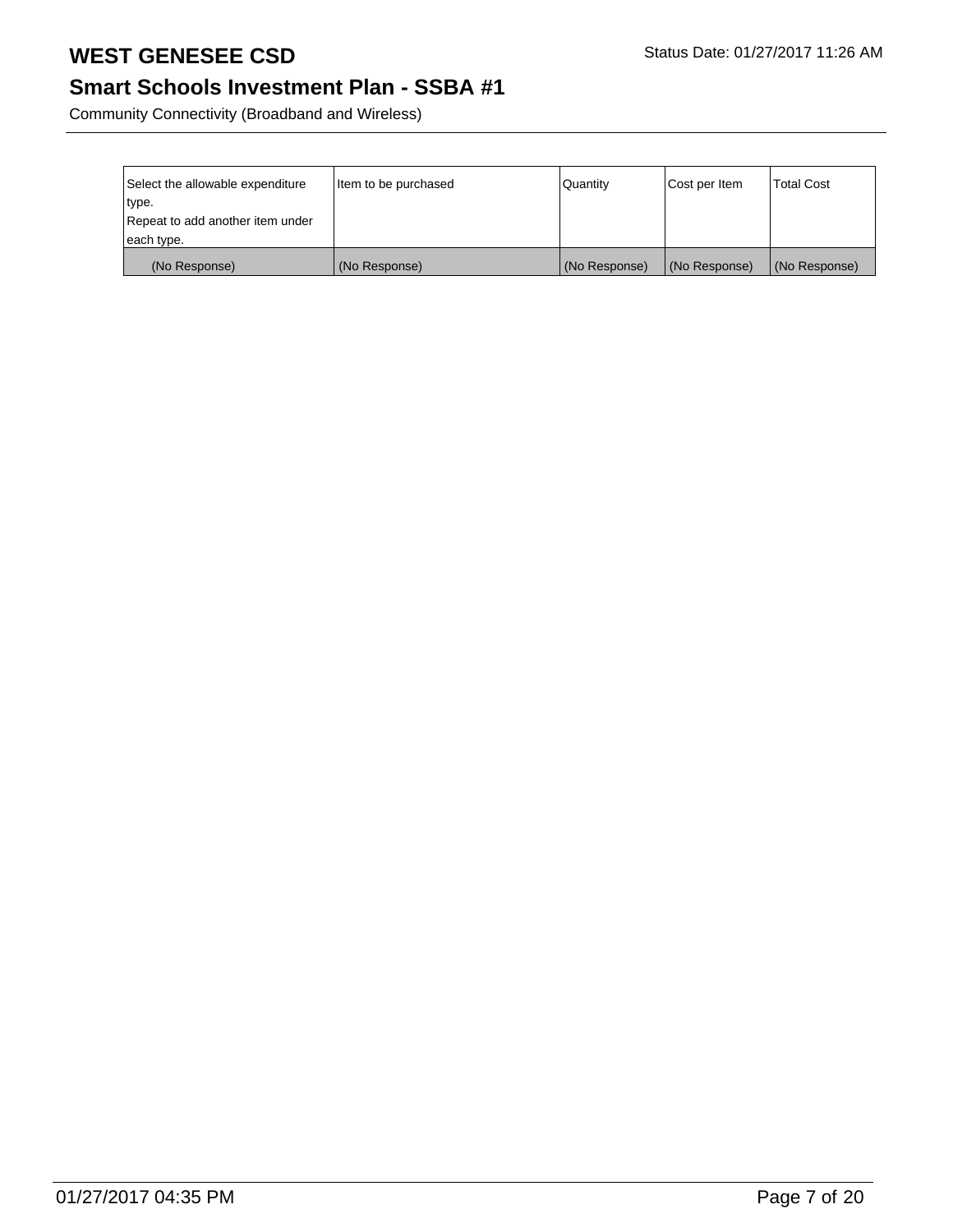### **Smart Schools Investment Plan - SSBA #1**

Classroom Learning Technology

Page Last Modified: 01/26/2017

**1. In order for students and faculty to receive the maximum benefit from the technology made available under the Smart Schools Bond Act, their school buildings must possess sufficient connectivity infrastructure to ensure that devices can be used during the school day. Smart Schools Investment Plans must demonstrate that sufficient infrastructure that meets the Federal Communications Commission's 100 Mbps per 1,000 students standard currently exists in the buildings where new devices will be deployed, or is a planned use of a portion of Smart Schools Bond Act funds, or is under development through another funding source.**

**Smart Schools Bond Act funds used for technology infrastructure or classroom technology investments must increase the number of school buildings that meet or exceed the minimum speed standard of 100 Mbps per 1,000 students and staff within 12 months. This standard may be met on either a contracted 24/7 firm service or a "burstable" capability. If the standard is met under the burstable criteria, it must be:**

**1. Specifically codified in a service contract with a provider, and**

**2. Guaranteed to be available to all students and devices as needed, particularly during periods of high demand, such as computer-based testing (CBT) periods.**

**Please describe how your district already meets or is planning to meet this standard within 12 months of plan submission.**

The district contracts with the Central New York Regional Information Center (CNYRIC) for Internet connectivity. The district has purchased 477MB of Internet for the 2016-17 school year under Service Code TLC-06. Connectivity between buildings is 10GB and is leased through the CNYRIC under TLC-12. Connectivity within the buildings is 1GB per each network drop.

- **1a. If a district believes that it will be impossible to meet this standard within 12 months, it may apply for a waiver of this requirement, as described on the Smart Schools website. The waiver must be filed and approved by SED prior to submitting this survey.**
	- $\Box$  By checking this box, you are certifying that the school district has an approved waiver of this requirement on file with the New York State Education Department.

#### **2. Connectivity Speed Calculator (Required)**

|                         | l Number of     | Multiply by | Divide by 1000 Current Speed |        | <b>I</b> Expected          | <b>Expected Date</b> |
|-------------------------|-----------------|-------------|------------------------------|--------|----------------------------|----------------------|
|                         | <b>Students</b> | 100 Kbps    | lto Convert to               | lin Mb | Speed to be                | When                 |
|                         |                 |             | Reauired                     |        | Attained Within   Required |                      |
|                         |                 |             | Speed in Mb                  |        | 12 Months                  | Speed Will be        |
|                         |                 |             |                              |        |                            | Met                  |
| <b>Calculated Speed</b> | 4.738           | 473.800     | 474                          | 477    | 477                        | <b>Currently Met</b> |

**3. If the district wishes to have students and staff access the Internet from wireless devices within the school building, or in close proximity to it, it must first ensure that it has a robust Wi-Fi network in place that has sufficient bandwidth to meet user demand.**

#### **Please describe how you have quantified this demand and how you plan to meet this demand.**

The district completed a technology capital project Fall of 2015 that entailed a complete infrastructure upgrade. This upgrade included all new wiring pushing internal bandwidth to 1GB per drop and 10GB between buildings. The district also implemented wireless campus in all of it's buildings based on recommendations from a prior wireless survey.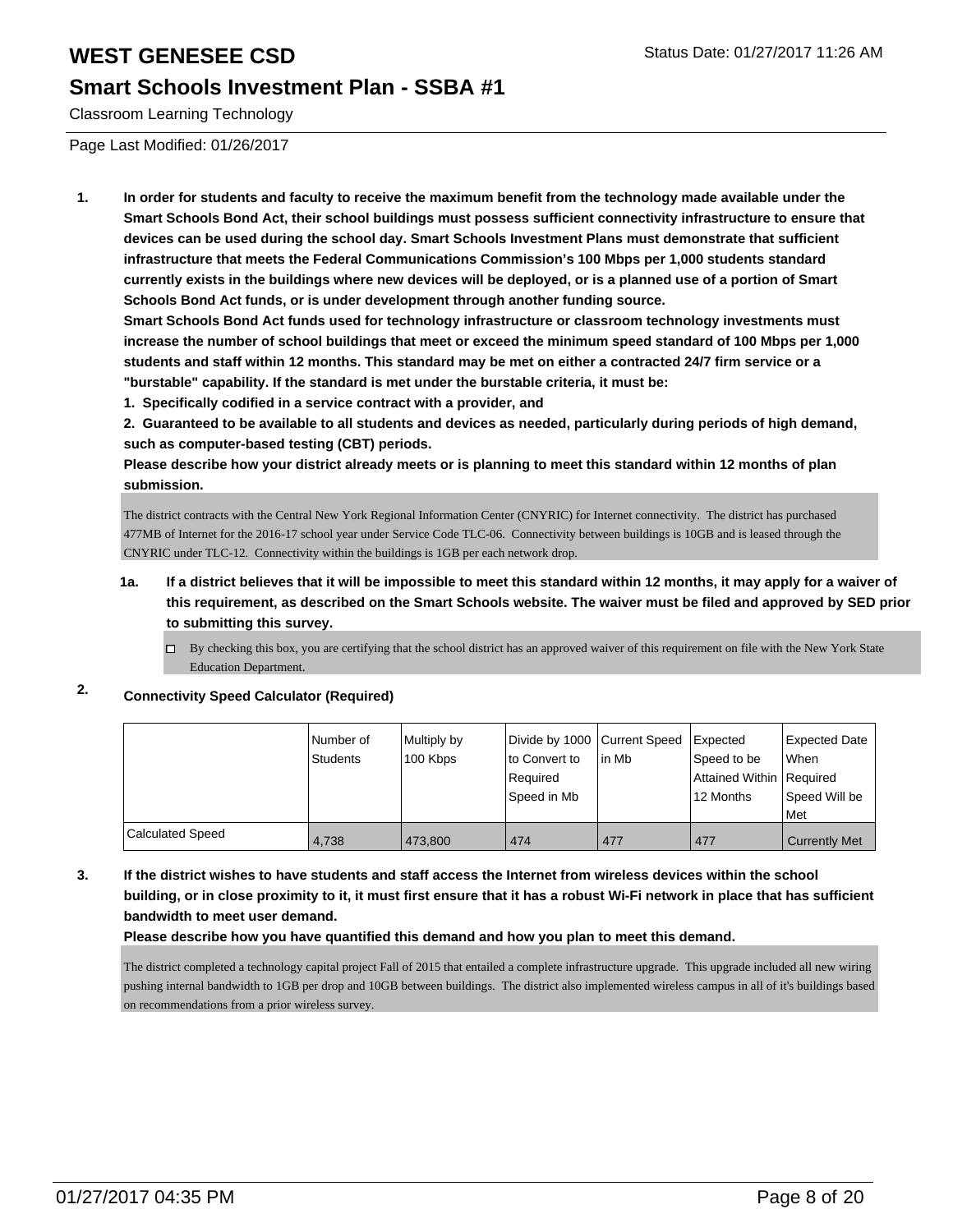#### **Smart Schools Investment Plan - SSBA #1**

Classroom Learning Technology

Page Last Modified: 01/26/2017

**4. All New York State public school districts are required to complete and submit an Instructional Technology Plan survey to the New York State Education Department in compliance with Section 753 of the Education Law and per Part 100.12 of the Commissioner's Regulations.**

**Districts that include educational technology purchases as part of their Smart Schools Investment Plan must have a submitted and approved Instructional Technology Plan survey on file with the New York State Education Department.**

- By checking this box, you are certifying that the school district has an approved Instructional Technology Plan survey on file with the New York State Education Department.
- **5. Describe the devices you intend to purchase and their compatibility with existing or planned platforms or systems. Specifically address the adequacy of each facility's electrical, HVAC and other infrastructure necessary to install and support the operation of the planned technology.**

The devices we plan to purchase are listed below. The district is in the middle of a capital project and any electrical, HVAC, or other infrastructure improvements have been taken into account to install and support the operation of the planned technology.

- Chromebooks
- iPads
- Laptops
- Interactive Panels
- Document Cameras
- Charging Stations
- Charging Carts
- Printers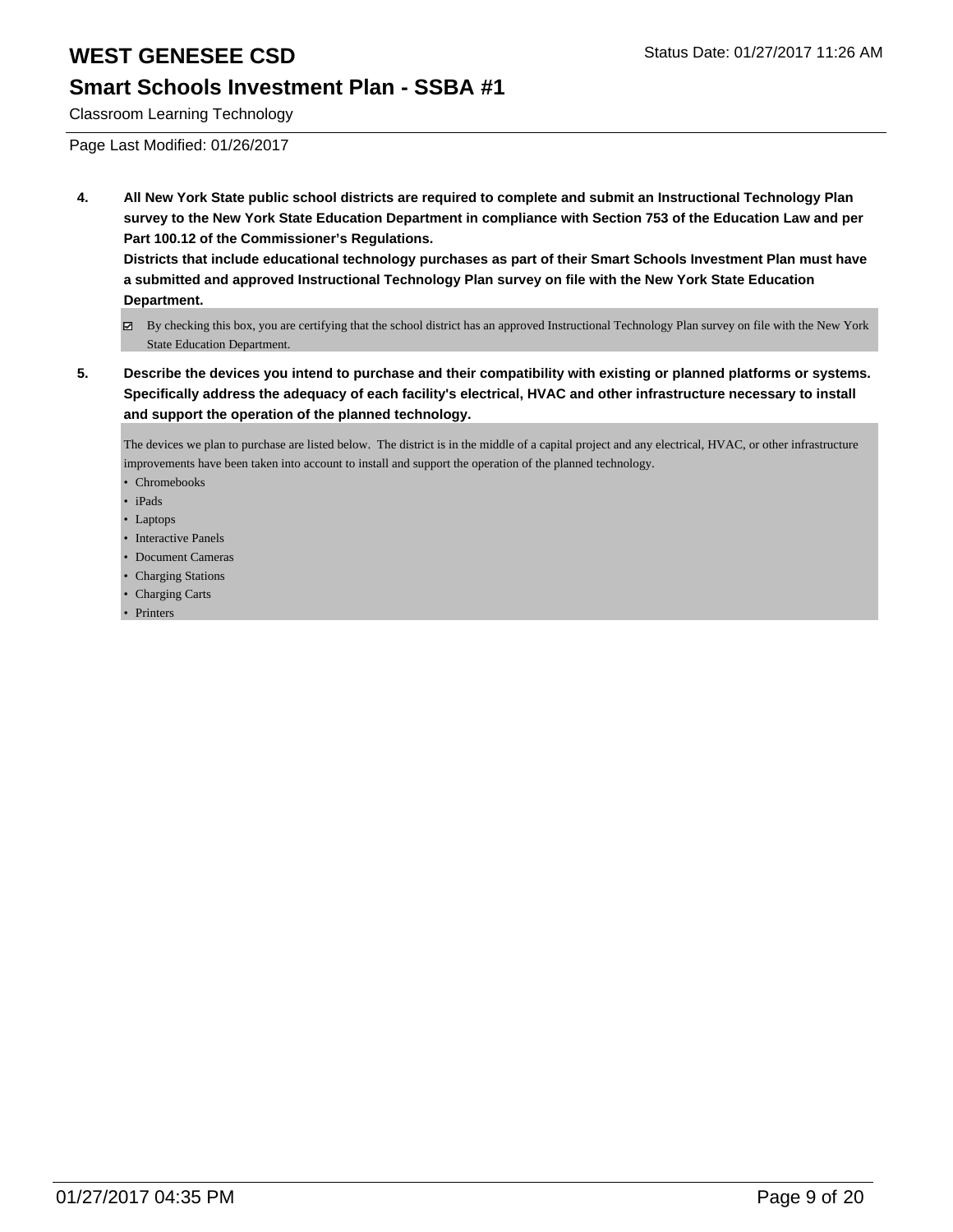#### **Smart Schools Investment Plan - SSBA #1**

Classroom Learning Technology

Page Last Modified: 01/26/2017

- **6. Describe how the proposed technology purchases will:**
	- **> enhance differentiated instruction;**
	- **> expand student learning inside and outside the classroom;**
	- **> benefit students with disabilities and English language learners; and**
	- **> contribute to the reduction of other learning gaps that have been identified within the district.**

**The expectation is that districts will place a priority on addressing the needs of students who struggle to succeed in a rigorous curriculum. Responses in this section should specifically address this concern and align with the district's Instructional Technology Plan (in particular Question 2 of E. Curriculum and Instruction: "Does the district's instructional technology plan address the needs of students with disabilities to ensure equitable access to instruction, materials and assessments?" and Question 3 of the same section: "Does the district's instructional technology plan address the provision of assistive technology specifically for students with disabilities to ensure access to and participation in the general curriculum?"**

**The proposed purchases will allow greater student access in the general, special, RtI, and ELL populations. Each area was surveyed in instructional technology needs related to current and future program goals. With a strong district movement towards Google Apps For Education (GAFE), Chromebooks are a valuable tool assisting teachers with differentiated instruction and learning inside and outside the classroom. Apple iPads assist a needed level of assistive technology for the Special and ELL populations. These added devices also assist in universal screening (as part of RtI) to identify and reduce learning gaps. Please see below for more specific details.**

**Teachers can provide individualized instruction (a necessary component in the RtI process as well as to differentiate instruction for students with disabilities in the general education setting) through short electronic assessments/ inventories, online textbooks supporting varying reading levels, texts converted to speech and vice versa, and 24/7 collaboration among students, parents and teachers. Project based learning will be supported with resources from around the world as students make connections for research and innovation. For example, the Chromebooks have a touch screen, video camera and a microphone so research and student writing can be read to them. By using the app, Read & Write for Google Chrome, there is a picture and word dictionary along with word lists that appear as the student writes the first few letters. The touch screen works well with students who have problems using a mouse or keyboard which the microphone allows them to use speech to text. For students with assistive technology needs, we will also use the iPads as a communication tool.**

**The purchasing of touch screen mobile devices allow independent use for those who otherwise would not be. With the apps we have already purchased to support reading and math disabilities as well as student who fall just short of an IEP, all students can succeed. The devices purchased will support all learners including ELL. These students will need the ability to speak into a microphone to have their enunciation evaluated. In addition, the will need the text to voice to practice pronunciation. Finally, the ability to create and watch videos of US sayings can be viewed and reviewed as many times as the students needs.**

#### **7. Where appropriate, describe how the proposed technology purchases will enhance ongoing communication with parents and other stakeholders and help the district facilitate technology-based regional partnerships, including distance learning and other efforts.**

Now that the district has the appropriate standard of infrastructure and bandwidth, teachers are able to expand their video conferencing projects. The 2015-16 school year noticed an increase in these projects and extra funds have been budgeted for the 2016-17 school year. The new purchases will allow teachers to continue and provide greater involvement. Utilizing GAFE and increased student access is also allowing teachers to enhance ongoing communication with parents.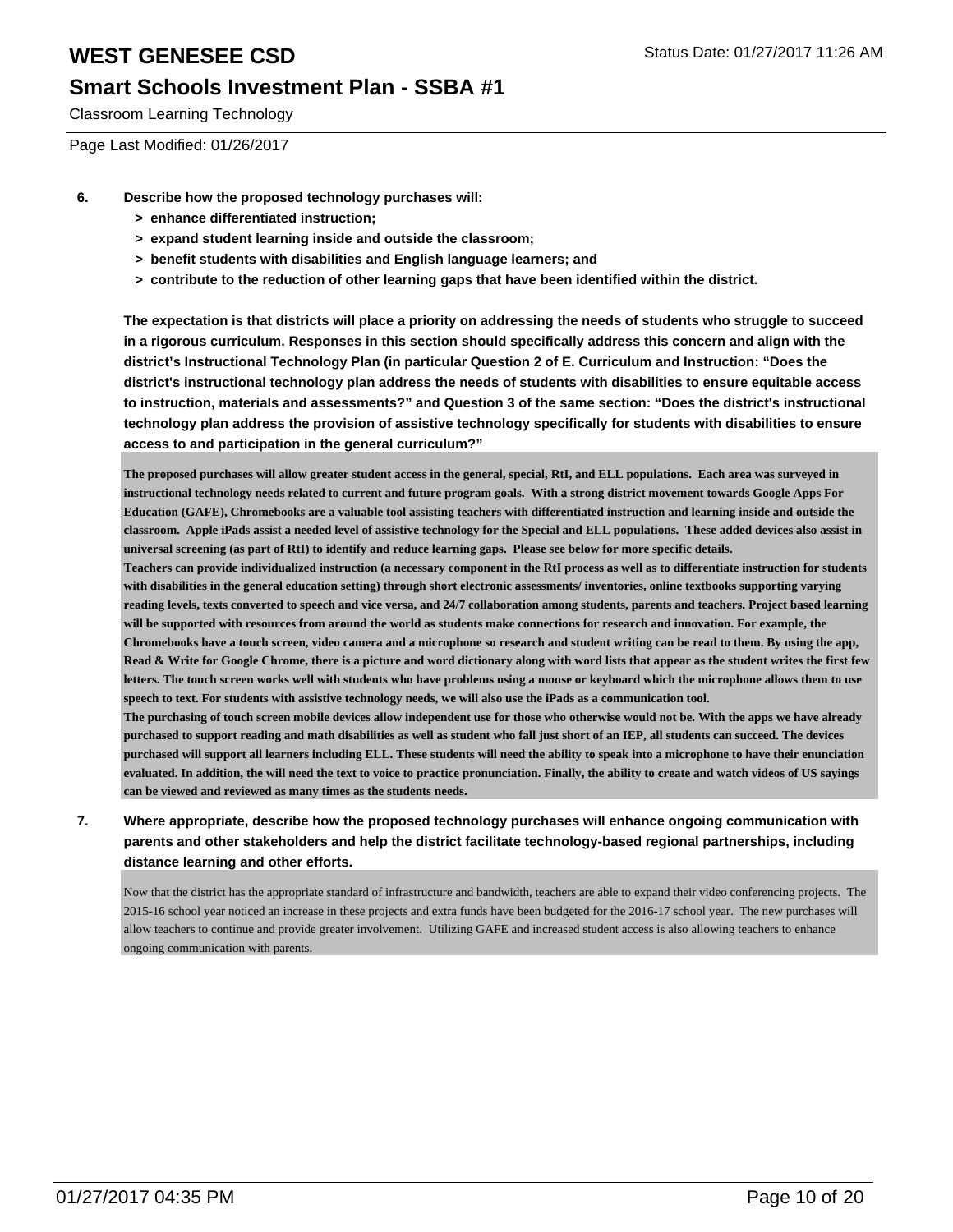### **Smart Schools Investment Plan - SSBA #1**

Classroom Learning Technology

Page Last Modified: 01/26/2017

**8. Describe the district's plan to provide professional development to ensure that administrators, teachers and staff can employ the technology purchased to enhance instruction successfully.**

**Note: This response should be aligned and expanded upon in accordance with your district's response to Question 1 of F. Professional Development of your Instructional Technology Plan: "Please provide a summary of professional development offered to teachers and staff, for the time period covered by this plan, to support technology to enhance teaching and learning. Please include topics, audience and method of delivery within your summary."**

Our professional development plan is a combination of paid professional hours (during the summer and after hours during the school year), workshop days, short sessions using an Instructional Technology Support Specialist from the Regional Information Center, making teachers aware of the Teaching Center and the resources it provides, utilizing building and district level turnkey trainers, self-paced independent learning. In addition to the professional development other resources that will be utilized include building and district level teaching assistants, and BOCES RIC Services, which include BOCES ITD, Model Schools, E-Learning Connect, SLS, SIS & SIS Web, etc.

Current planned training sessions include but are not limited to:

- Adobe Acrobat -- text, forms, and scanning
- Google Extensions/Apps
- Google Sites
- Google Chat/Hangouts
- GAFE for elementary
- GAFE -- docs, drive, classroom etc.
- BrainPop
- ActivInspire -- containers and magic ink
- Formative Tools -- socrative, kahoot, plickers, nearpod
- YouTube Ed
- Coding
- Digital Storytelling -- storybird
- **9. Districts must contact the SUNY/CUNY teacher preparation program that supplies the largest number of the district's new teachers to request advice on innovative uses and best practices at the intersection of pedagogy and educational technology.**
	- $\boxtimes$  By checking this box, you certify that you have contacted the SUNY/CUNY teacher preparation program that supplies the largest number of your new teachers to request advice on these issues.
	- **9a. Please enter the name of the SUNY or CUNY Institution that you contacted.**

SUNY Cortland

**9b. Enter the primary Institution phone number.**

607-753-5528

**9c. Enter the name of the contact person with whom you consulted and/or will be collaborating with on innovative uses of technology and best practices.**

Dr. Chris Widdall

**10. A district whose Smart Schools Investment Plan proposes the purchase of technology devices and other hardware must account for nonpublic schools in the district.**

#### **Are there nonpublic schools within your school district?**

Yes

 $\square$  No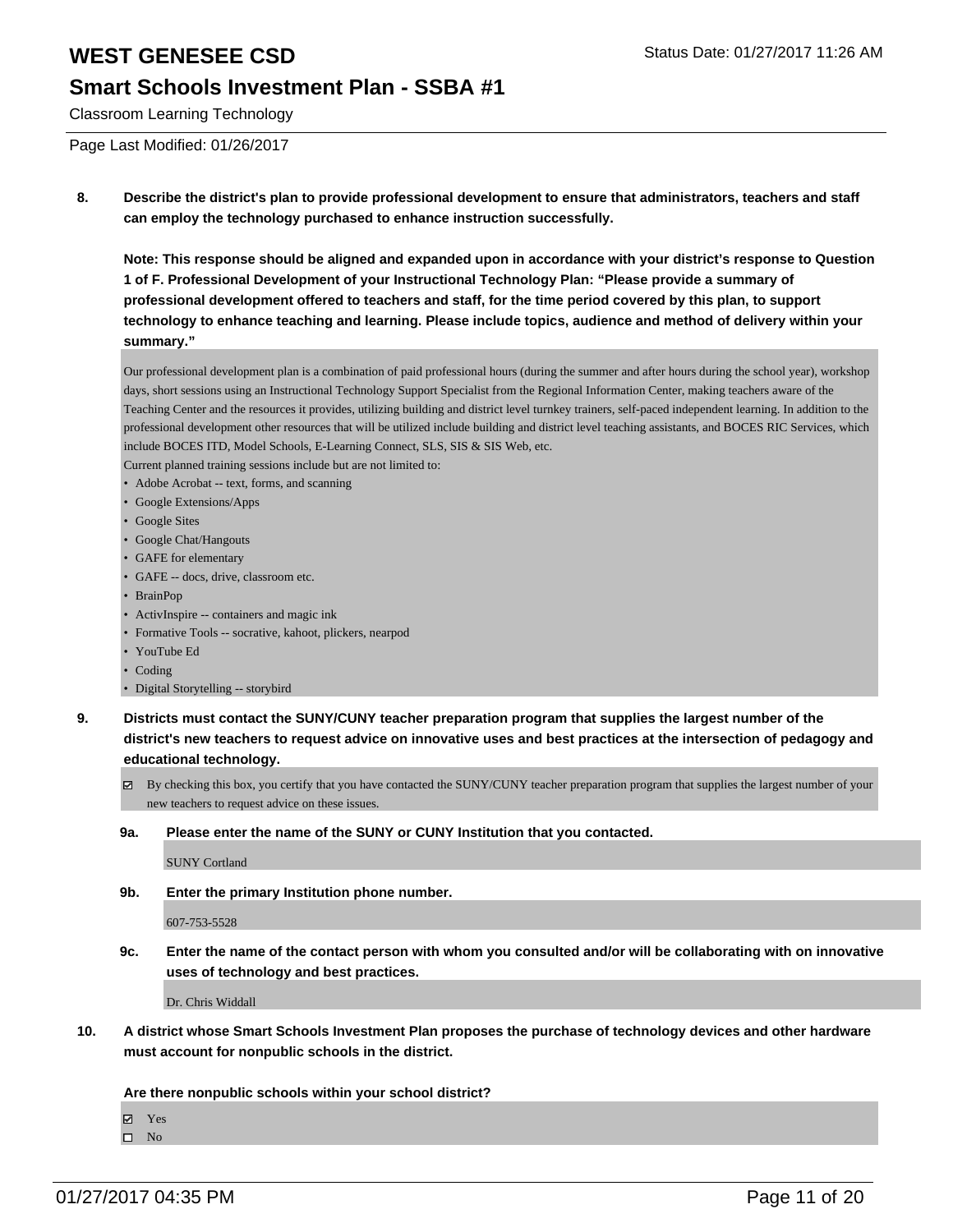#### **Smart Schools Investment Plan - SSBA #1**

Classroom Learning Technology

Page Last Modified: 01/26/2017

**10a. Describe your plan to loan purchased hardware to nonpublic schools within your district. The plan should use your district's nonpublic per-student loan amount calculated below, within the framework of the guidance. Please enter the date by which nonpublic schools must request classroom technology items. Also, specify in your response the devices that the nonpublic schools have requested, as well as in the in the Budget and the Expenditure Table at the end of the page.**

I contacted the three nonpublic schools in the district in February via email. The email explaned the process, included contact information, and a deadline submission date of 4/6/16. I met with the two of the nonpublics per request. Two schools responded with their request (Bishop Ludden and Holy Family). The third school did not respond. We reached out again (via phone and email) with a new annual submission date to request devices of June 1st and the school declined the funds via email (Blessed Virgin Mary Mother of God). The other two nonpublic schools (Bishop Ludden and Holy Family) were also notified of the annual submission date to request devices of June 1st.

The nonpublic schools have requested Chromebooks, iPads, laptops, and document cameras. Ancillary items requested are Chrome management licenses, iPad cases, charging stations, and charging carts.

**10b. A final Smart Schools Investment Plan cannot be approved until school authorities have adopted regulations specifying the date by which requests from nonpublic schools for the purchase and loan of Smart Schools Bond Act classroom technology must be received by the district.**

 $\boxtimes$  By checking this box, you certify that you have such a plan and associated regulations in place that have been made public.

#### **11. Nonpublic Classroom Technology Loan Calculator**

**The Smart Schools Bond Act provides that any Classroom Learning Technology purchases made using Smart Schools funds shall be lent, upon request, to nonpublic schools in the district. However, no school district shall be required to loan technology in amounts greater than the total obtained and spent on technology pursuant to the Smart Schools Bond Act and the value of such loan may not exceed the total of \$250 multiplied by the nonpublic school enrollment in the base year at the time of enactment. See:**

**http://www.p12.nysed.gov/mgtserv/smart\_schools/docs/Smart\_Schools\_Bond\_Act\_Guidance\_04.27.15\_Final.pdf.**

|                                     | 1. Classroom<br>Technology<br>Sub-allocation | 2. Public<br>Enrollment<br>(2014-15) | 3. Nonpublic<br><b>Enrollment</b><br>(2014-15) | l 4. Sum of<br>Public and<br>Nonpublic<br><b>Enrollment</b> | 15. Total Per<br>Pupil Sub-<br>Iallocation | 6. Total<br>Nonpublic Loan<br>Amount |
|-------------------------------------|----------------------------------------------|--------------------------------------|------------------------------------------------|-------------------------------------------------------------|--------------------------------------------|--------------------------------------|
| Calculated Nonpublic Loan<br>Amount | ,660,414                                     | 4.738                                | 478                                            | 5.216                                                       | 318                                        | 119,500                              |

**12. To ensure the sustainability of technology purchases made with Smart Schools funds, districts must demonstrate a long-term plan to maintain and replace technology purchases supported by Smart Schools Bond Act funds. This sustainability plan shall demonstrate a district's capacity to support recurring costs of use that are ineligible for Smart Schools Bond Act funding such as device maintenance, technical support, Internet and wireless fees, maintenance of hotspots, staff professional development, building maintenance and the replacement of incidental items. Further, such a sustainability plan shall include a long-term plan for the replacement of purchased devices and equipment at the end of their useful life with other funding sources.**

 $\boxtimes$  By checking this box, you certify that the district has a sustainability plan as described above.

**13. Districts must ensure that devices purchased with Smart Schools Bond funds will be distributed, prepared for use, maintained and supported appropriately. Districts must maintain detailed device inventories in accordance with generally accepted accounting principles.**

By checking this box, you certify that the district has a distribution and inventory management plan and system in place.

**14. If you are submitting an allocation for Classroom Learning Technology complete this table. Note that the calculated Total at the bottom of the table must equal the Total allocation for this category that you entered in the SSIP Overview overall budget.**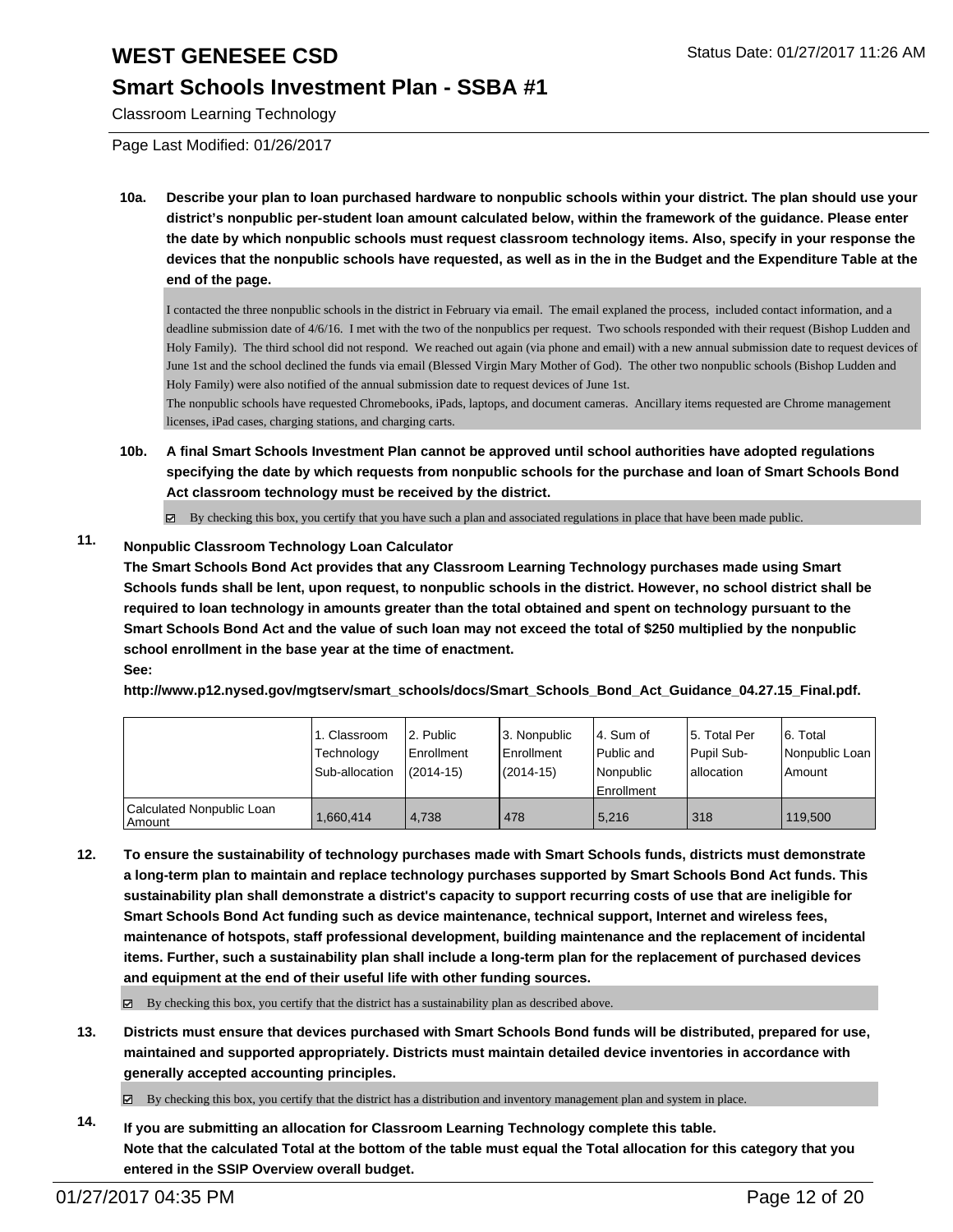### **Smart Schools Investment Plan - SSBA #1**

Classroom Learning Technology

Page Last Modified: 01/26/2017

|                          | Sub-Allocation |
|--------------------------|----------------|
| Interactive Whiteboards  | 57,960         |
| <b>Computer Servers</b>  | $\Omega$       |
| <b>Desktop Computers</b> | $\Omega$       |
| Laptop Computers         | 1,167,720      |
| <b>Tablet Computers</b>  | 126,452        |
| <b>Other Costs</b>       | 308,282        |
| Totals:                  | 1,660,414      |

**15. Please detail the type, quantity, per unit cost and total cost of the eligible items under each sub-category. This is especially important for any expenditures listed under the "Other" category. All expenditures must be capital-bond eligible to be reimbursed through the SSBA. If you have any questions, please contact us directly through smartschools@nysed.gov.**

**Please specify in the "Item to be Purchased" field which specific expenditures and items are planned to meet the district's nonpublic loan requirement, if applicable.**

**NOTE: Wireless Access Points that will be loaned/purchased for nonpublic schools should ONLY be included in this category, not under School Connectivity, where public school districts would list them.**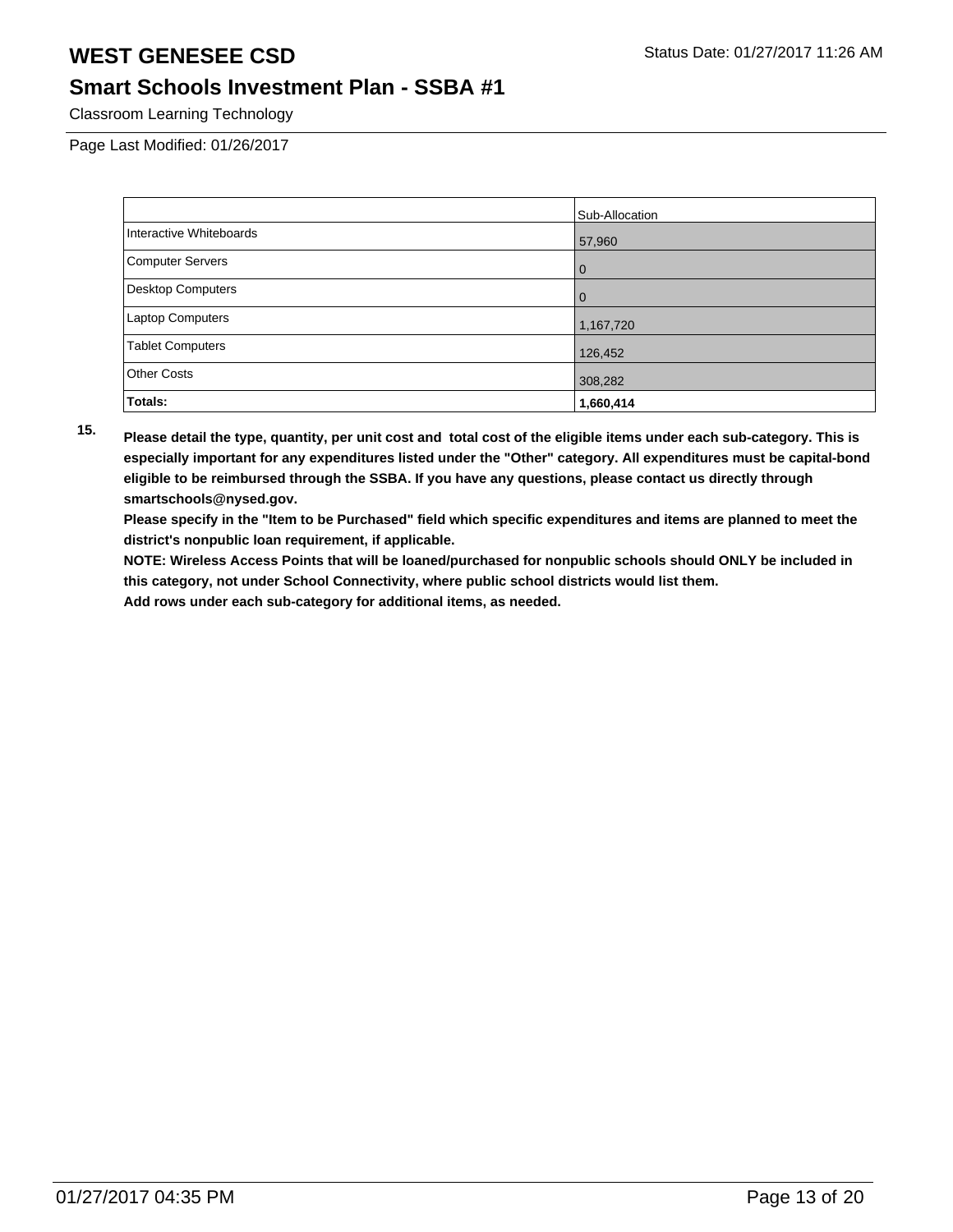### **Smart Schools Investment Plan - SSBA #1**

Classroom Learning Technology

Page Last Modified: 01/26/2017

| Select the allowable expenditure<br>type.<br>Repeat to add another item under<br>each type. | Item to be Purchased                                       | Quantity       | Cost per Item  | <b>Total Cost</b> |
|---------------------------------------------------------------------------------------------|------------------------------------------------------------|----------------|----------------|-------------------|
| Interactive Whiteboards                                                                     | Promethean ActivPanel Touch 65                             | 12             | 4,830          | 57,960            |
| <b>Laptop Computers</b>                                                                     | ACER C738 11.6 4GB 16GB Touch<br>Chrome                    | 3641           | 280            | 1,019,480         |
| <b>Tablet Computers</b>                                                                     | iPad Air 2 Wi-Fi 16GB 10-pack                              | 31             | 3,740          | 115,940           |
| <b>Laptop Computers</b>                                                                     | HP ProBook 640 G2 Notebook                                 | 90             | 617            | 55,530            |
| <b>Other Costs</b>                                                                          | Gripcase iPad Case F/iPad Air                              | 310            | 25             | 7,750             |
| <b>Other Costs</b>                                                                          | HP LaserJet Pro M402DN                                     | 10             | 243            | 2,430             |
| <b>Other Costs</b>                                                                          | Aver 5MP USB Powered Doc Cam                               | 320            | 166            | 53,120            |
| <b>Other Costs</b>                                                                          | Belkin Tablet Store & Charge Station                       | 300            | 160            | 48,000            |
| <b>Other Costs</b>                                                                          | Bretford 36U Chromebook Charge<br>Cart                     | 26             | 1,521          | 39,546            |
| <b>Other Costs</b>                                                                          | <b>EDU Chrome OS White Glove Service</b>                   | 3641           | 13             | 47,333            |
| <b>Other Costs</b>                                                                          | Acad Google Chrome OS Mgt Lic                              | 3641           | 25             | 91,025            |
| <b>Other Costs</b>                                                                          | Logi B100 USB Opt Blk Mouse                                | 400            | $\overline{7}$ | 2,800             |
| <b>Laptop Computers</b>                                                                     | Nonpublic - HP ProBook 640 G2<br>Notebook                  | 30             | 617            | 18,510            |
| <b>Laptop Computers</b>                                                                     | Nonpublic - ACER C738 11.6 4GB<br>16GB Touch Chrome        | 265            | 280            | 74,200            |
| <b>Other Costs</b>                                                                          | Nonpublic - Aver 5MP USB Powered<br>Doc Cam                | 6              | 166            | 996               |
| <b>Tablet Computers</b>                                                                     | Nonpublic - iPad Air 2 Wi-Fi 16GB 10-<br>pack              | $\overline{2}$ | 3,740          | 7,480             |
| <b>Tablet Computers</b>                                                                     | Nonpublic - iPad Air 2 Wi-Fi 16GB                          | 8              | 379            | 3,032             |
| <b>Other Costs</b>                                                                          | Nonpublic - Gripcase iPad Case<br>F/iPad Air               | 25             | 28             | 700               |
| <b>Other Costs</b>                                                                          | Nonpublic - Belkin Tablet Store &<br><b>Charge Station</b> | 39             | 160            | 6,240             |
| <b>Other Costs</b>                                                                          | Nonpublic - Bretford 36U Chromebook<br>Charge Cart         | $\sqrt{2}$     | 1,521          | 3,042             |
| <b>Other Costs</b>                                                                          | <b>Undecided Nonpublic Expenditures</b>                    | $\mathbf{1}$   | 5,300          | 5,300             |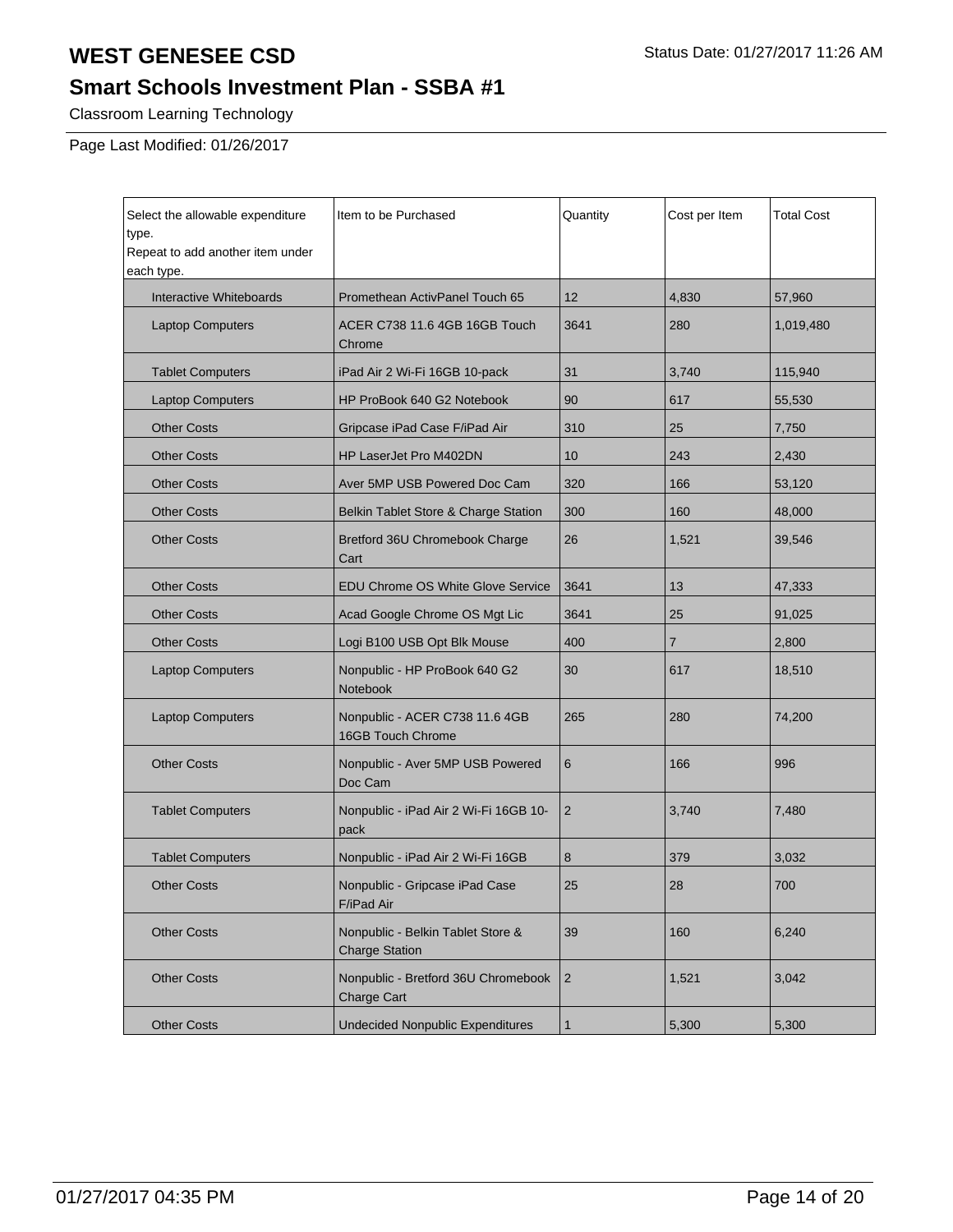### **Smart Schools Investment Plan - SSBA #1**

Pre-Kindergarten Classrooms

**1. Provide information regarding how and where the district is currently serving pre-kindergarten students and justify the need for additional space with enrollment projections over 3 years.**

(No Response)

- **2. Describe the district's plan to construct, enhance or modernize education facilities to accommodate prekindergarten programs. Such plans must include:**
	- **Specific descriptions of what the district intends to do to each space;**
	- **An affirmation that pre-kindergarten classrooms will contain a minimum of 900 square feet per classroom;**
	- **The number of classrooms involved;**
	- **The approximate construction costs per classroom; and**
	- **Confirmation that the space is district-owned or has a long-term lease that exceeds the probable useful life of the improvements.**

(No Response)

**3. Smart Schools Bond Act funds may only be used for capital construction costs. Describe the type and amount of additional funds that will be required to support ineligible ongoing costs (e.g. instruction, supplies) associated with any additional pre-kindergarten classrooms that the district plans to add.**

(No Response)

**4. All plans and specifications for the erection, repair, enlargement or remodeling of school buildings in any public school district in the State must be reviewed and approved by the Commissioner. Districts that plan capital projects using their Smart Schools Bond Act funds will undergo a Preliminary Review Process by the Office of Facilities Planning.**

**Please indicate on a separate row each project number given to you by the Office of Facilities Planning.**

| <b>Project Number</b> |  |
|-----------------------|--|
| (No Response)         |  |

**5. If you have made an allocation for Pre-Kindergarten Classrooms, complete this table.**

**Note that the calculated Total at the bottom of the table must equal the Total allocation for this category that you entered in the SSIP Overview overall budget.**

|                                          | Sub-Allocation |
|------------------------------------------|----------------|
| Construct Pre-K Classrooms               | (No Response)  |
| Enhance/Modernize Educational Facilities | (No Response)  |
| Other Costs                              | (No Response)  |
| Totals:                                  | $\mathbf{0}$   |

**6. Please detail the type, quantity, per unit cost and total cost of the eligible items under each sub-category. This is especially important for any expenditures listed under the "Other" category. All expenditures must be capital-bond eligible to be reimbursed through the SSBA. If you have any questions, please contact us directly through smartschools@nysed.gov.**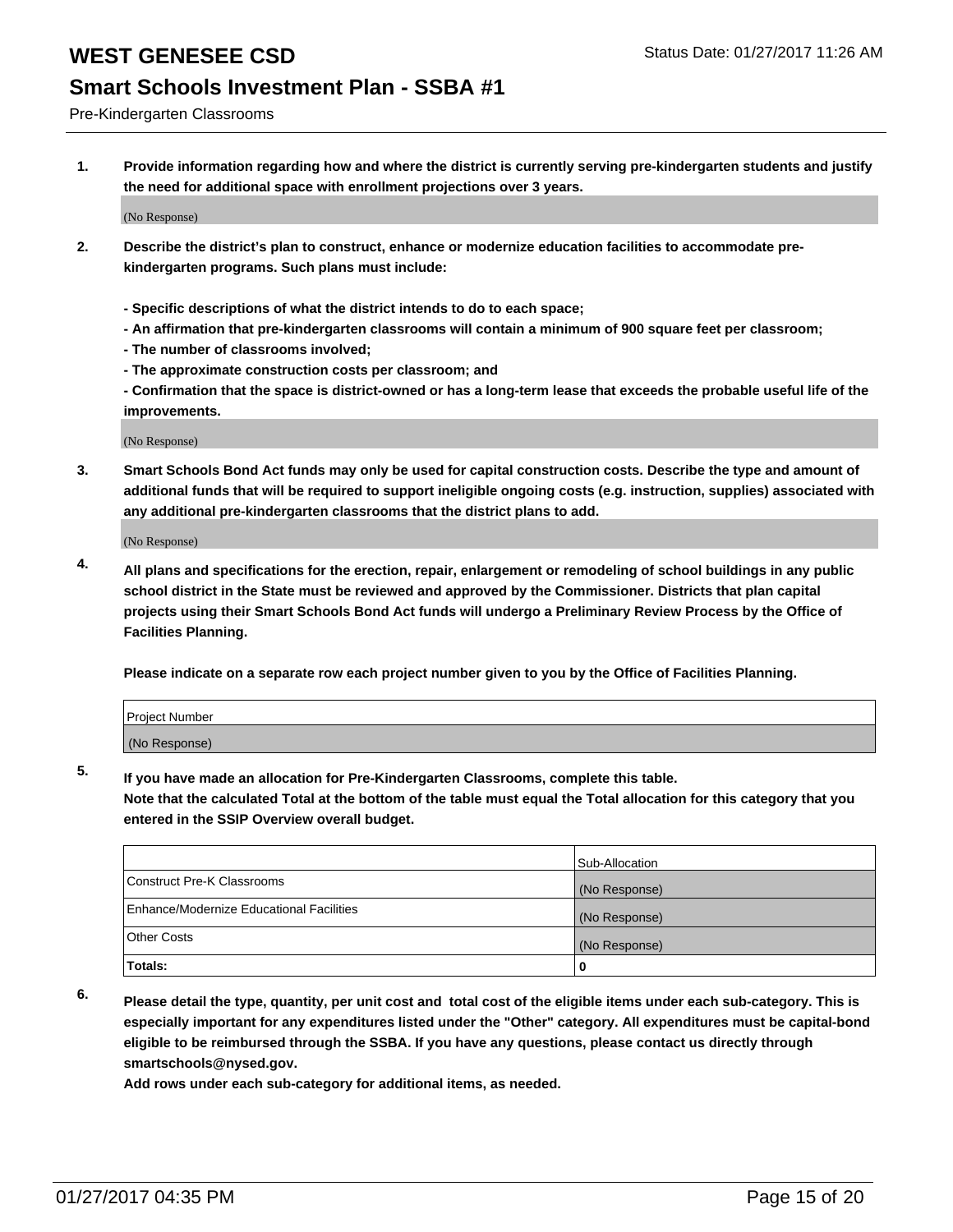### **Smart Schools Investment Plan - SSBA #1**

Pre-Kindergarten Classrooms

| Select the allowable expenditure | Item to be purchased | Quantity      | Cost per Item | <b>Total Cost</b> |
|----------------------------------|----------------------|---------------|---------------|-------------------|
| type.                            |                      |               |               |                   |
| Repeat to add another item under |                      |               |               |                   |
| each type.                       |                      |               |               |                   |
| (No Response)                    | (No Response)        | (No Response) | (No Response) | (No Response)     |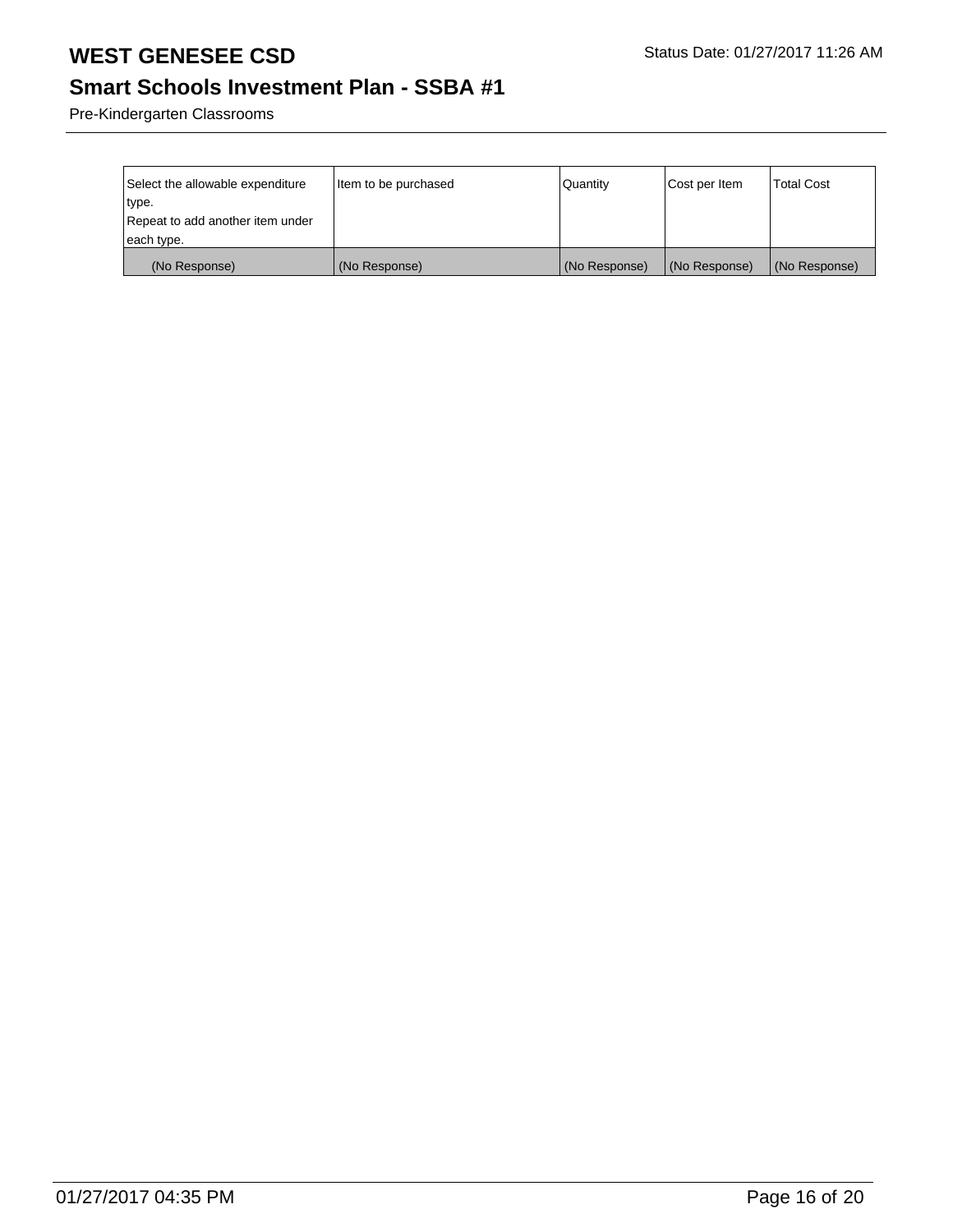### **Smart Schools Investment Plan - SSBA #1**

Replace Transportable Classrooms

**1. Describe the district's plan to construct, enhance or modernize education facilities to provide high-quality instructional space by replacing transportable classrooms.**

(No Response)

**2. All plans and specifications for the erection, repair, enlargement or remodeling of school buildings in any public school district in the State must be reviewed and approved by the Commissioner. Districts that plan capital projects using their Smart Schools Bond Act funds will undergo a Preliminary Review Process by the Office of Facilities Planning.**

**Please indicate on a separate row each project number given to you by the Office of Facilities Planning.**

| Project Number |  |
|----------------|--|
|                |  |
| (No Response)  |  |

**3. For large projects that seek to blend Smart Schools Bond Act dollars with other funds, please note that Smart Schools Bond Act funds can be allocated on a pro rata basis depending on the number of new classrooms built that directly replace transportable classroom units.**

**If a district seeks to blend Smart Schools Bond Act dollars with other funds describe below what other funds are being used and what portion of the money will be Smart Schools Bond Act funds.**

(No Response)

**4. If you have made an allocation for Replace Transportable Classrooms, complete this table. Note that the calculated Total at the bottom of the table must equal the Total allocation for this category that you entered in the SSIP Overview overall budget.**

|                                                | Sub-Allocation |
|------------------------------------------------|----------------|
| Construct New Instructional Space              | (No Response)  |
| Enhance/Modernize Existing Instructional Space | (No Response)  |
| Other Costs                                    | (No Response)  |
| Totals:                                        | 0              |

**5. Please detail the type, quantity, per unit cost and total cost of the eligible items under each sub-category. This is especially important for any expenditures listed under the "Other" category. All expenditures must be capital-bond eligible to be reimbursed through the SSBA. If you have any questions, please contact us directly through smartschools@nysed.gov.**

| Select the allowable expenditure | Item to be purchased | Quantity      | Cost per Item | <b>Total Cost</b> |
|----------------------------------|----------------------|---------------|---------------|-------------------|
| type.                            |                      |               |               |                   |
| Repeat to add another item under |                      |               |               |                   |
| each type.                       |                      |               |               |                   |
| (No Response)                    | (No Response)        | (No Response) | (No Response) | (No Response)     |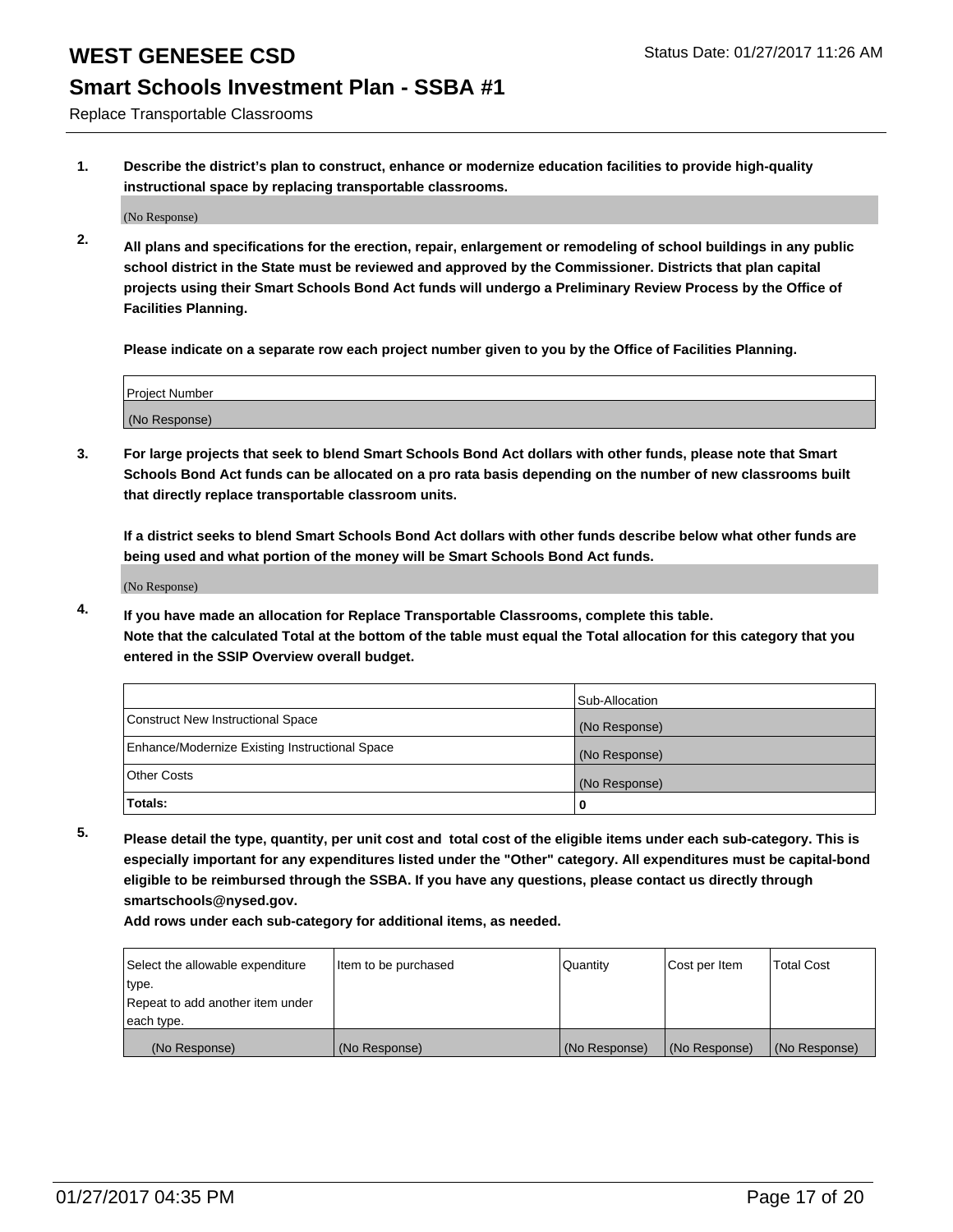### **Smart Schools Investment Plan - SSBA #1**

High-Tech Security Features

**1. Describe how you intend to use Smart Schools Bond Act funds to install high-tech security features in school buildings and on school campuses.**

(No Response)

**2. All plans and specifications for the erection, repair, enlargement or remodeling of school buildings in any public school district in the State must be reviewed and approved by the Commissioner. Districts that plan capital projects using their Smart Schools Bond Act funds will undergo a Preliminary Review Process by the Office of Facilities Planning.** 

**Please indicate on a separate row each project number given to you by the Office of Facilities Planning.**

| Project Number |  |
|----------------|--|
| (No Response)  |  |

- **3. Was your project deemed eligible for streamlined Review?**
	- Yes
	- $\square$  No
- **4. Include the name and license number of the architect or engineer of record.**

| Name          | License Number |
|---------------|----------------|
| (No Response) | (No Response)  |

**5. If you have made an allocation for High-Tech Security Features, complete this table. Note that the calculated Total at the bottom of the table must equal the Total allocation for this category that you entered in the SSIP Overview overall budget.**

|                                                      | Sub-Allocation |
|------------------------------------------------------|----------------|
| Capital-Intensive Security Project (Standard Review) | (No Response)  |
| <b>Electronic Security System</b>                    | (No Response)  |
| <b>Entry Control System</b>                          | (No Response)  |
| Approved Door Hardening Project                      | (No Response)  |
| <b>Other Costs</b>                                   | (No Response)  |
| Totals:                                              | 0              |

**6. Please detail the type, quantity, per unit cost and total cost of the eligible items under each sub-category. This is especially important for any expenditures listed under the "Other" category. All expenditures must be capital-bond eligible to be reimbursed through the SSBA. If you have any questions, please contact us directly through smartschools@nysed.gov.**

| Select the allowable expenditure | Item to be purchased | Quantity      | Cost per Item | Total Cost    |
|----------------------------------|----------------------|---------------|---------------|---------------|
| type.                            |                      |               |               |               |
| Repeat to add another item under |                      |               |               |               |
| each type.                       |                      |               |               |               |
| (No Response)                    | (No Response)        | (No Response) | (No Response) | (No Response) |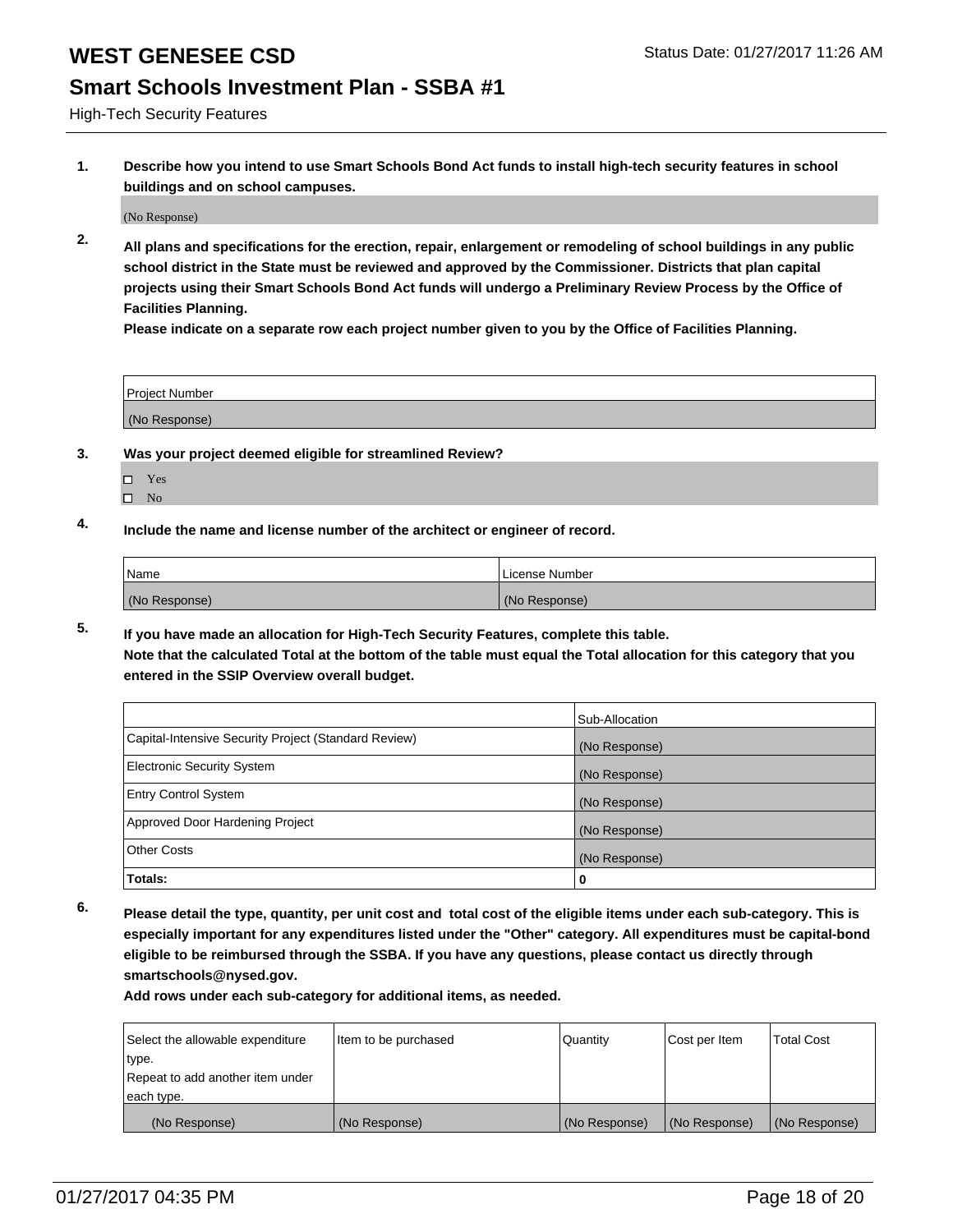## **Smart Schools Investment Plan - SSBA #1**

Report